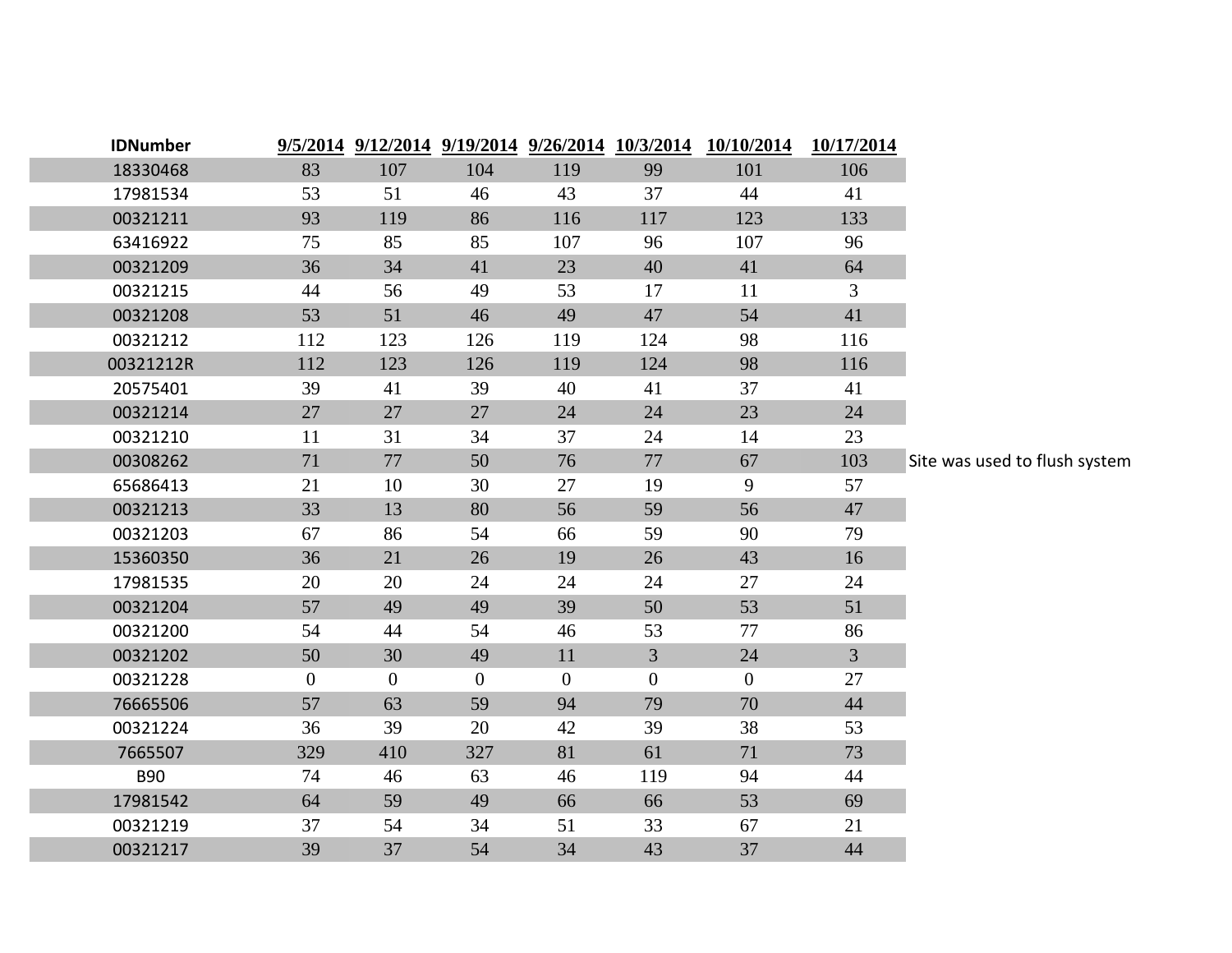| <b>IDNumber</b> |                | 9/5/2014 9/12/2014 9/19/2014 9/26/2014 10/3/2014 |                |                |                | 10/10/2014   | 10/17/2014     |
|-----------------|----------------|--------------------------------------------------|----------------|----------------|----------------|--------------|----------------|
| 00321207        | 124            | 139                                              | 184            | 144            | 161            | 300          | 117            |
| 00321206        | 40             | 23                                               | 43             | 30             | 41             | 40           | 36             |
| 00321205        | 70             | 93                                               | 81             | 69             | 103            | 74           | 77             |
| 15819940        | 44             | 100                                              | 74             | 87             | 114            | 97           | 117            |
| 00321218        | 23             | 40                                               | 27             | 41             | 29             | 29           | 39             |
| 15819941        | 77             | 70                                               | 101            | 66             | 66             | 66           | 59             |
| 14449781        | 53             | 54                                               | 66             | 60             | 57             | 54           | 46             |
| 14449781R       | 53             | 54                                               | 66             | 60             | 57             | 54           | 46             |
| 15819942        | 161            | 103                                              | 149            | 166            | 157            | 144          | 113            |
| 321216          | 33             | 54                                               | 51             | 59             | 69             | 73           | 73             |
| 17981541        | 36             | 57                                               | 30             | 39             | 56             | 63           | 40             |
| 14449733        | 80             | 80                                               | 83             | 67             | 87             | 97           | 110            |
| 58553719        | 71             | 76                                               | 504            | 277            | 67             | 129          | 86             |
| 00321201        | 103            | 73                                               | 166            | 103            | 66             | 103          | 89             |
| <b>B50</b>      | 59             | 86                                               | 53             | 101            | 59             | 79           | 79             |
| 21005458        | 86             | 113                                              | 100            | 83             | 53             | 64           | 110            |
| 21005455        | None           | None                                             | None           | None           | None           | None         | None           |
| 21005454        | $\overline{3}$ | $\overline{4}$                                   | $\overline{3}$ | $\overline{3}$ | 6              | $\mathbf{1}$ | $\mathbf{1}$   |
| 00321223        | 90             | 73                                               | 117            | 100            | 91             | 124          | 99             |
| M80             | 107            | 99                                               | 106            | 80             | 56             | 100          | 79             |
|                 |                |                                                  |                |                |                |              |                |
| 18330467        | 20             | 20                                               | 26             | 24             | 27             | 27           | 19             |
| M00             | 86             | 71                                               | 63             | 70             | 56             | 91           | 100            |
| M01             | 9              | 21                                               | 27             | 19             | 79             | 37           | 21             |
| <b>B05</b>      | $8\,$          | $\overline{4}$                                   | $\overline{4}$ | $\overline{4}$ | $\overline{0}$ | 6            | $\mathbf{1}$   |
| <b>B05R</b>     | 8              | $\overline{4}$                                   | $\overline{4}$ | $\overline{4}$ | $\overline{0}$ | 6            | $\mathbf{1}$   |
| M10             | 53             | 126                                              | 56             | 33             | 44             | 34           | 50             |
| 17981539        | 111            | 111                                              | 99             | 102            | 96             | 101          | 110            |
| 17981539R       | 111            | 111                                              | 99             | 102            | 96             | 101          | 110            |
| <b>B25</b>      | 39             | 23                                               | 33             | 34             | 26             | 40           | 31             |
| 17981538        | 46             | 6                                                | 11             | 50             | 103            | 109          | $\overline{4}$ |